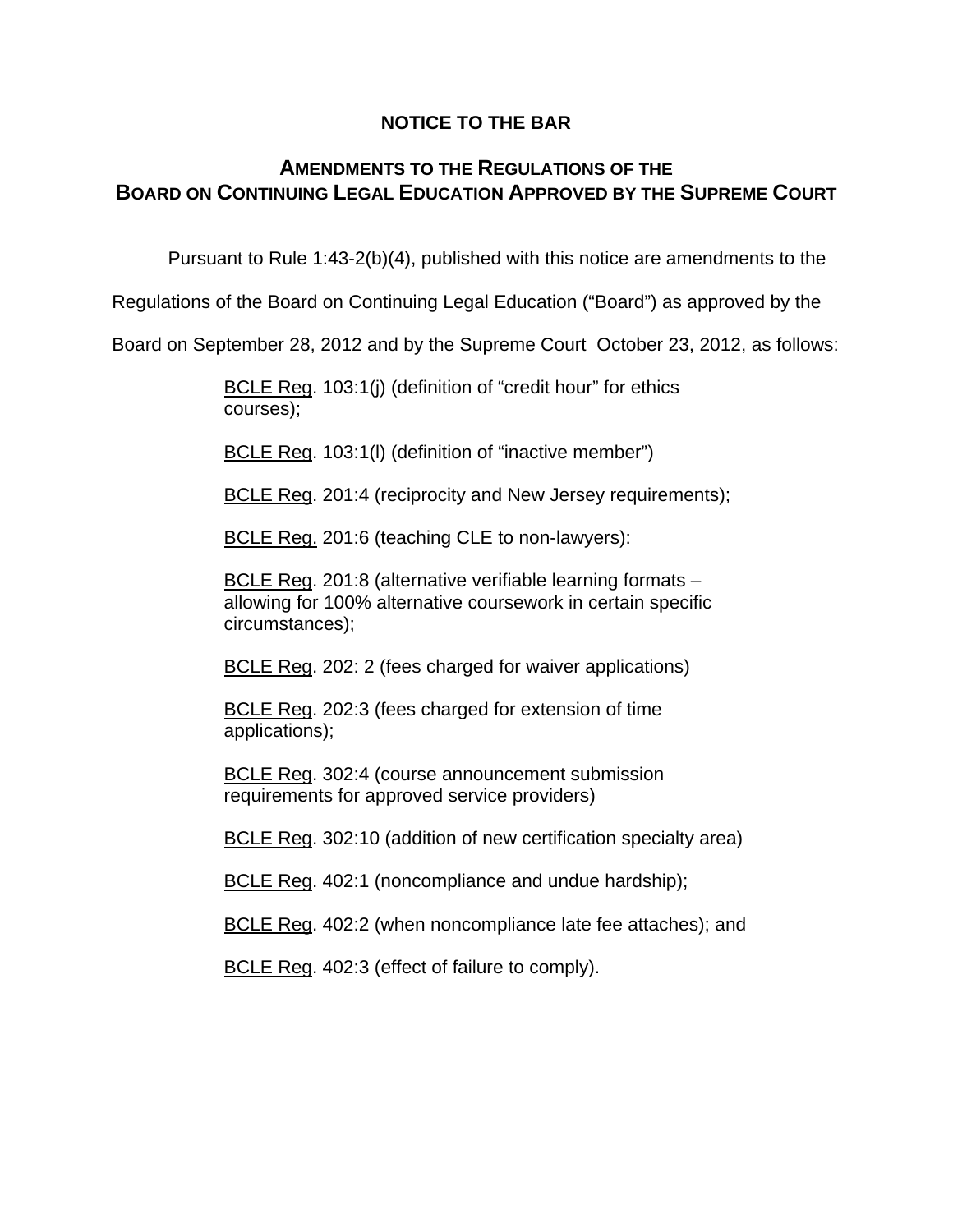These amendments to the CLE Regulations are effective immediately. The Court determined that the amendment to BCLE Reg. 201:8 (alternative verifiable learning formats – allowing for 100% alternative coursework in certain specific circumstances) shall be applied retroactively. The remaining amendments shall be applied prospectively.

The Court also approved the three fee reductions requested by the Board, as follows: (1) fee for applications for waivers and extensions of time reduced from \$50 to \$25; (2) fee for late compliance reporting and late completion of compliance with the CLE requirement reduced from \$150 to \$50; and (3) fee for failure to complete the CLE requirement reduced from \$150 to \$100. These fee reductions are effective immediately and shall be applied prospectively only.

 $\overline{\phantom{a}}$  , and the contract of the contract of the contract of the contract of the contract of the contract of the contract of the contract of the contract of the contract of the contract of the contract of the contrac

/s/ Mark Neary

 Mark Neary, Esq. Clerk of the Supreme Court

Dated: November 9, 2012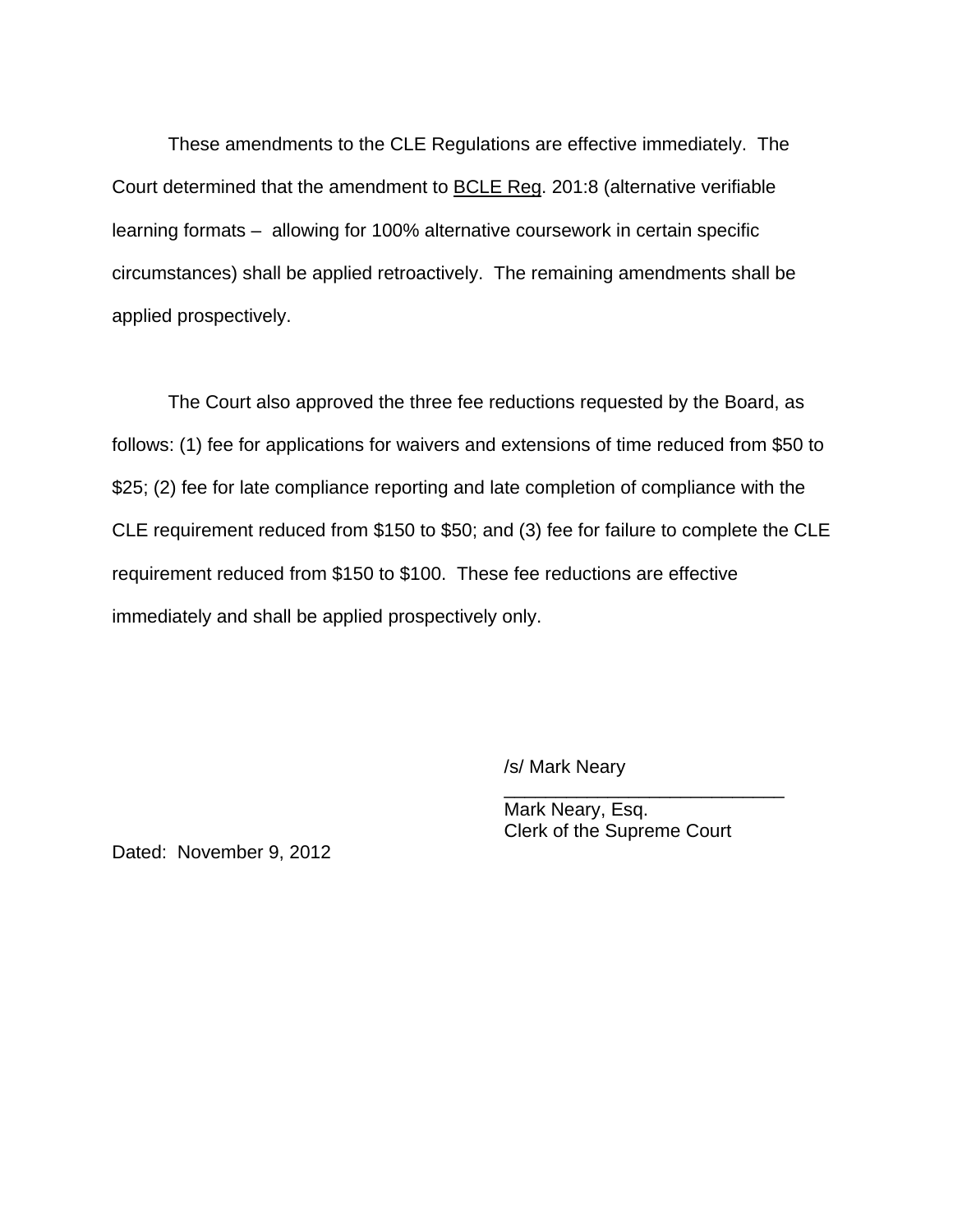#### **BOARD ON CONTINUING LEGAL EDUCATION**

## **REGULATIONS**

## **PART ONE: GENERAL REGULATIONS**

### **REGULATION 101. Application and Citation of Regulations.**

- **101:1. Application.** …no change
- **101:2. Citation**. … no change

#### **REGULATION 102. Authority, Scope and Purpose.**

- **102:1. Authority.** …no change
- **102:2. Scope.** …no change
- **102:3. Purpose.** …no change

#### **REGULATION 103. Definitions.**

**103:1. Definitions.** As used in these regulations, the following defined terms shall have the meanings ascribed to them unless otherwise required by the context:

- (a) "active lawyer" …no change
- (b) "alternative verifiable learning format courses" …no change
- (c) "approved educational activity" or "approved course" …no

change

- (d) "approved service provider" …no change
- (e) "Board" …no change;
- (f) "CLE requirement" …no change
- (g) "compliance period" …no change
- (h) "compliance reporting group" …no change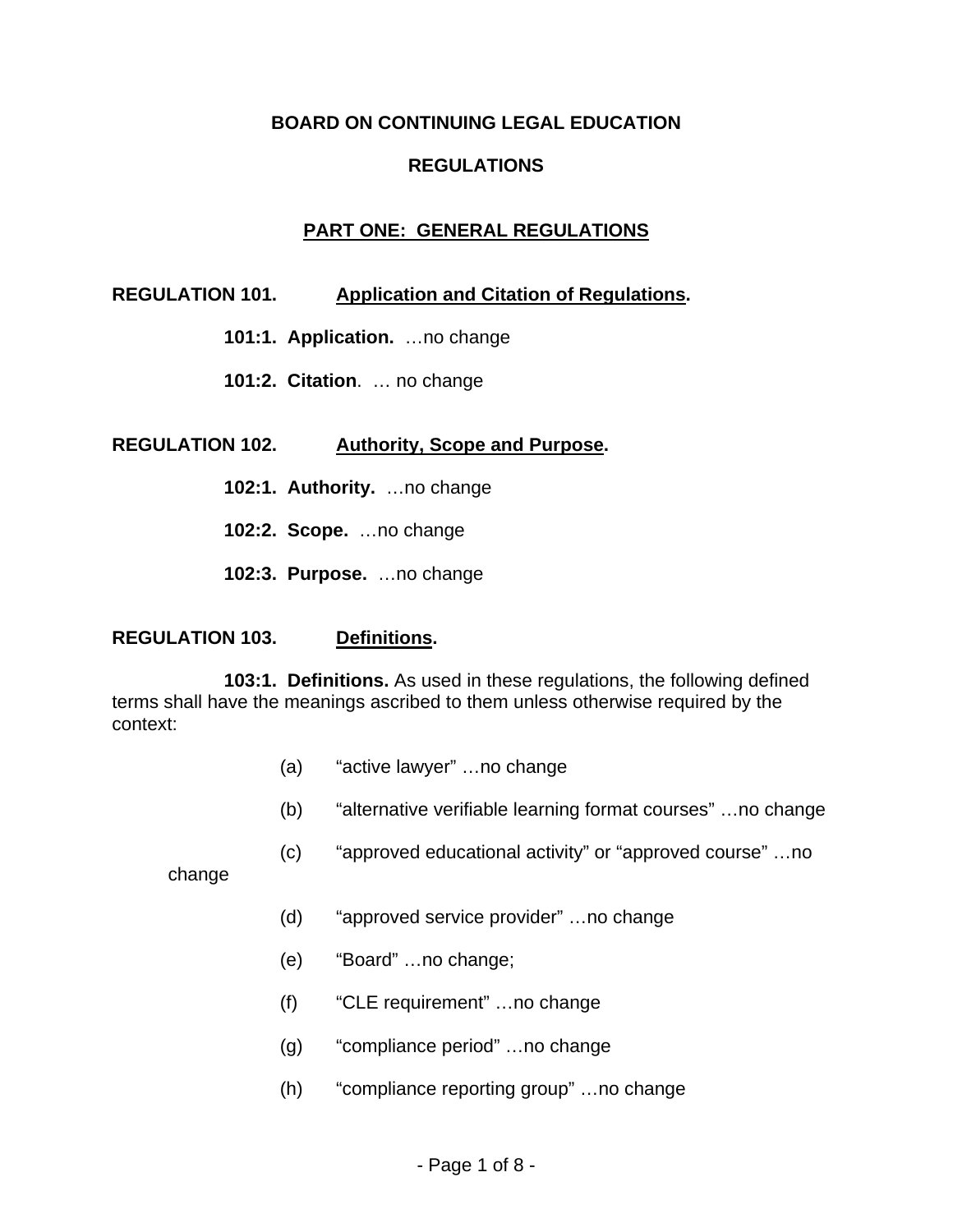(i) "continuing legal education" or "CLE" …no change

(j) "credit hour" shall mean an increment of time of 50 minutes of instruction, not including introductory remarks, keynote speeches, luncheon/dinner speeches or breaks, but including question-and-answer periods; provided, however, that no CLE credit will be awarded for any period of instruction of less than a credit hour**,** including ethics credits which also must be a minimum of a total of 50 minutes;

(k) "ethics" and/or "professional responsibility" …no change

(l) "inactive member" or "inactive attorney" shall mean a member of the New Jersey Bar on [inactive] exempt status as defined in Rule 1:28-2(b);

- (m) "in-house continuing legal education activity" …no change
- (n) "newly admitted lawyer" …no change;
- (o) "non-approved service provider" …no change
- (p) "per-course service provider" …no change
- (q) "professionalism" courses …no change
- (r) "program" or "CLE program" …no change
- (s) "undue hardship" …no change
- (t) "year" shall mean a calendar year… no change

#### **REGULATION 104. The Board on Continuing Legal Education; Powers and Duties; Staffing and Funding; Audit; Immunities.**

- **104:1. Board.** …no change
- **104:2. Terms.** …no change
- **104:3. Officers.** …no change
- **104:4. Quorum.** …no change
- **104:5. Powers and Duties.** …no change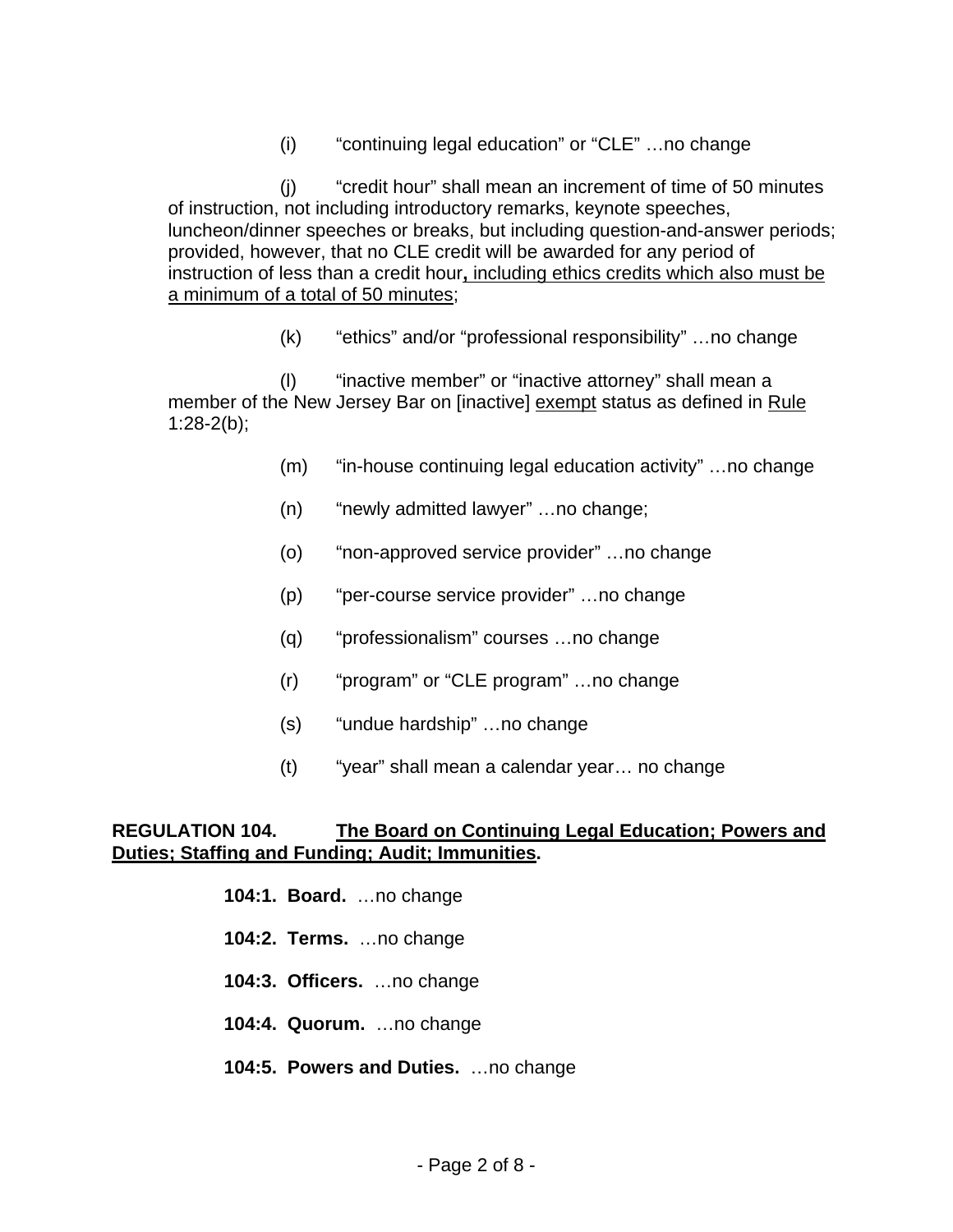**104:6. Staffing and Funding.** …no change

**104:7. Audit.** …no change

**104:8. Immunities.** …no change

## **PART TWO: CONTINUING LEGAL EDUCATION REQUIREMENTS**

#### **REGULATION 201. Continuing Legal Education Requirements of Lawyers.**

**201:1. Mandatory requirements.** …no change

**201:2. Additional mandatory requirements for newly admitted lawyers.** …no change

#### **201:3. Carryover.** …no change

**201:4. Reciprocity.** Except for the courses required under BCLE Reg. 201:2, all active lawyers will receive 1:1 credit for courses approved as satisfying the continuing legal education requirements of any other jurisdiction**,** so long as they comply with any course accreditation restrictions in New Jersey. Lawyers complying with requirements in other states that do not have an ethics/professionalism requirement nevertheless must satisfy the ethics/professionalism requirement set forth in BCLE Reg. 201 to be considered in full compliance with New Jersey's CLE requirement.

#### **201:5. Certified attorneys.** …no change

**201:6. Teaching CLE.** A lawyer who teaches an approved course designed principally to maintain or advance the professional competence of lawyers and/or expand an appreciation and understanding of the ethical and professional responsibility of lawyers, and/or teach law to non-lawyers is entitled to twice the credit hours authorized for that portion of the course taught by the lawyer claiming teaching credit. Teaching credit for the same course offered more than once during a compliance period shall be claimed only once during each compliance period. Nevertheless, customary credit will be allowed for the teacher's attendance at the same course for any second or subsequent course taught during that compliance period. Law school professors and instructors shall not be awarded CLE credit for teaching full or part-time law students. No more than six total credits of CLE can be obtained in any one compliance period for participation in moot court or mock trial educational activities.

**201:7. Inns of Court programs.** …no change

**201:8. Alternative verifiable learning formats.**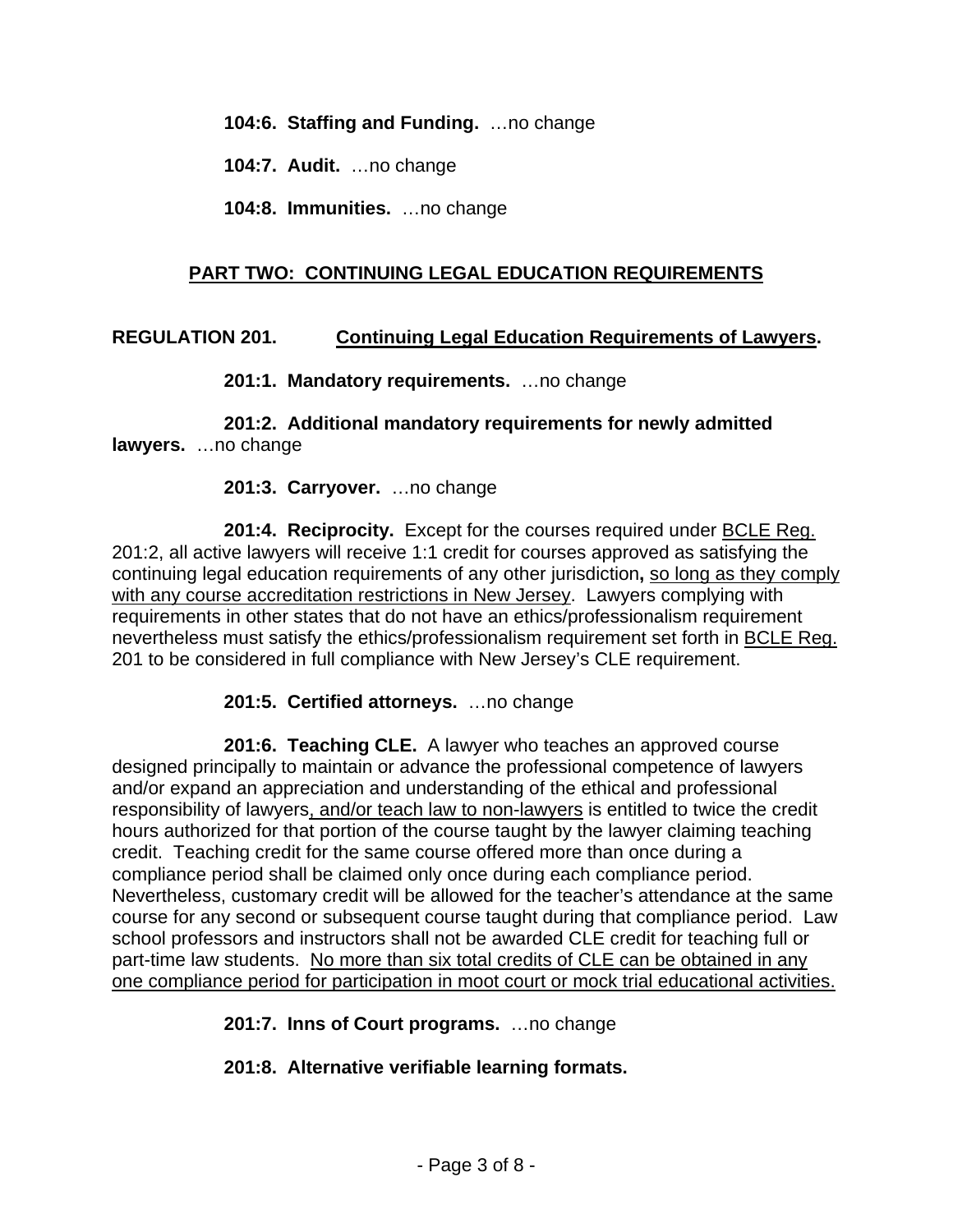(a) Lawyers who reside or work on a regular and continuous basis in New Jersey or in another mandatory CLE jurisdiction for the entire compliance period: Courses taken through alternative verifiable learning formats, if approved for CLE course accreditation, shall account for no more than twelve credit hours per compliance period. Lawyers who reside in, work in, and are licensed in a mandatory CLE jurisdiction that allows for 100% of CLE courses to be taken through alternative verifiable learning formats shall, through reciprocity, be able to satisfy their CLE obligation in New Jersey through 100% alternative verifiable learning formats.

(b) …no change

## **REGULATION 202. Exemptions, waivers, extensions of time, undue hardship.**

## **202:1. Exemptions.**

…no change

**202:2. Waivers/undue hardship.** The Board, in its discretion and for good cause appearing, may waive the mandatory CLE requirements of Rule 1:42 and these regulations for such period as the Board may determine, upon a finding of the Board, by clear and convincing evidence, of either (a) undue hardship, or (b) circumstances beyond the control of the lawyer that prevent the lawyer from complying in any reasonable manner with the CLE requirement. An application for a waiver shall be in writing addressed to the Board, with payment of the requisite fee, shall be certified as true under penalties of perjury, and, at a minimum, shall set forth: the reason(s) the lawyer cannot comply with the minimum requirements of these regulations; the efforts the lawyer made to comply; and a plan for compliance during the waiver period or upon termination of the waiver period. A waiver may be extended upon a written and certified application to the Board and subsequent Board approval. Upon expiration of the waiver, the Board may impose such additional CLE requirements upon the lawyer as it deems appropriate.

**202:3. Extensions of time.** Upon a written and certified application, with payment of the requisite fee, and for good cause appearing, the Board, in its discretion, may extend the time of compliance for a lawyer upon such terms and under such conditions as the Board shall require. Each request will be reviewed on a case-by-case basis and no action by the Board on a prior or subsequent request shall be deemed precedential.

# **PART THREE: COURSE ACCREDITATION AND APPROVAL**

**REGULATION 301. Course Accreditation standards and requirements for course approval.**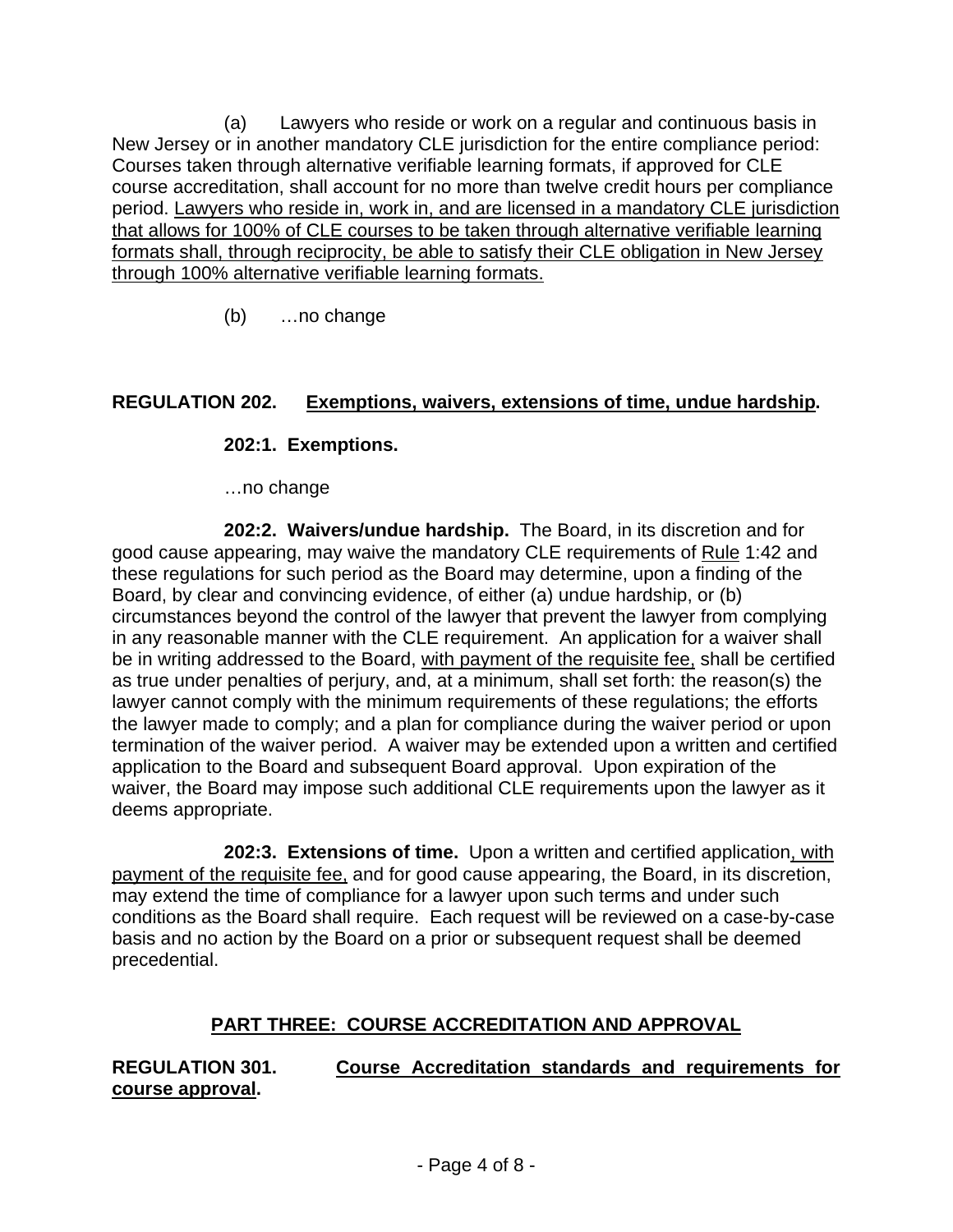**301:1. Course accreditation standards.** …no change

**301:2. Fees, recordkeeping and record retention requirements.** …no change

**301:3. In-house continuing legal education activities.** …no change

- **301:4. Law school CLE.** …no change
- **301:5. Hybrid programs.** …no change
- **301:6. Access.** …no change
- **301:7. Presumption against approval.** …no change
- **301:8. Proof of attendance.** …no change
- **301:9. Alternative verifiable learning formats.** …no change
- **301:10. Timeliness.** …no change
- **301:11. Compliance obligation.** …no change
- **301:12. Per-course approval.** …no change
- **301:13. Procedure for approval.** …no change

## **REGULATION 302. Approval of service providers or per-course approval.**

- **302:1. In general.** …no change.
- **302:2. Standards for approved service providers.** …no change
- **302:3. Application procedure.** …no change

**302:4. Effect of approval as an approved service provider; reporting obligations.** Once a person, entity, organization or association is granted approved service provider status by the Board, its continuing legal education activities or courses are presumptively accredited and no separate application must be made to the Board for course approval. Approved service providers shall file with the Board, by no later than January 15 and July 15 of each year, a report describing in detail the CLE activities it conducted during the prior six months. Approved service providers also shall file with the Board, prior to the presentation of any CLE activity or course, but no later than 30 days after the presentation of the course, an on-line course announcement of such CLE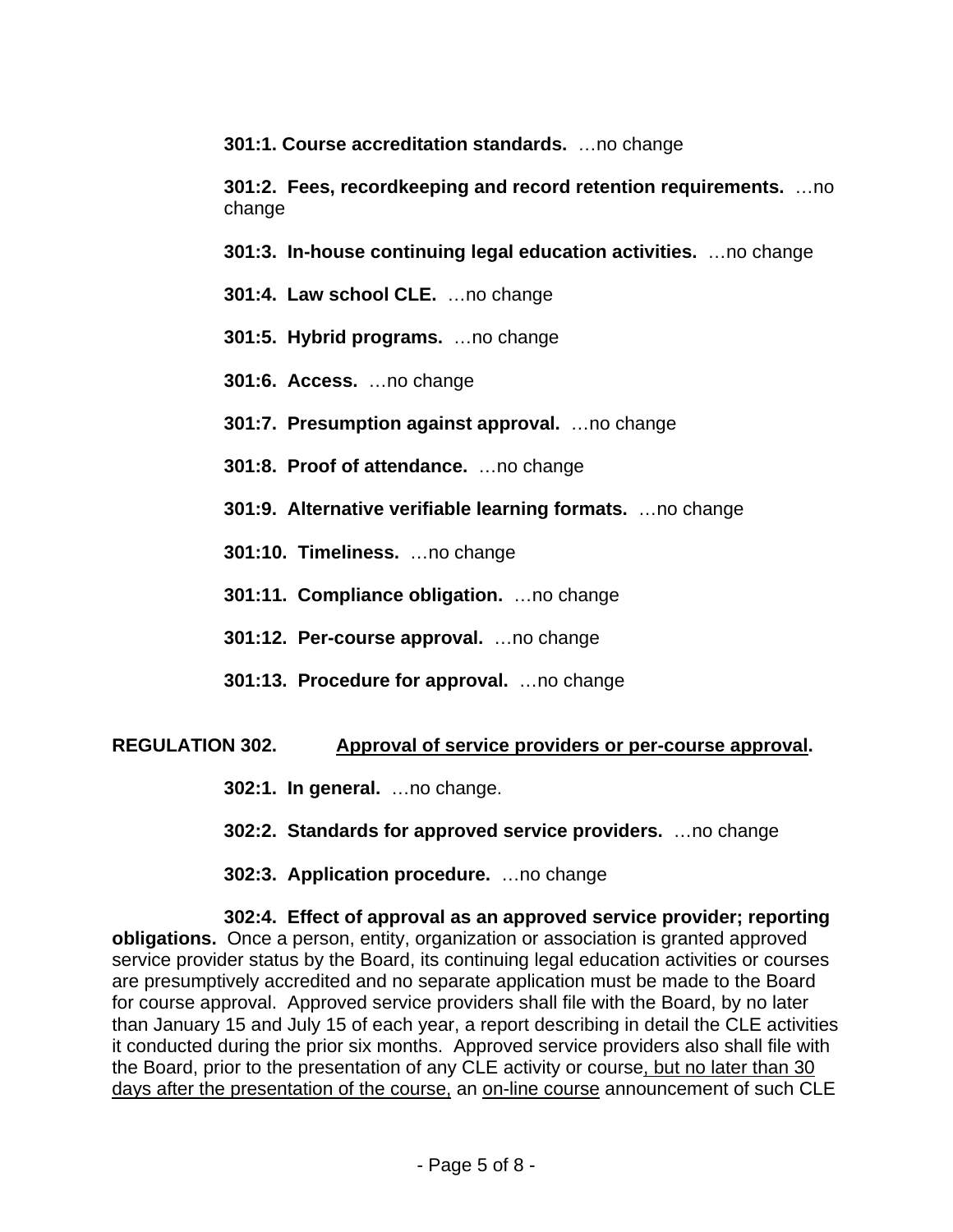activity that shall specify, among other things, the areas of law covered in the activity or course and the credit hours claimed for the activity or course. All filings under this regulation shall be on forms provided by the Board.

> **302:5. Continuing review.** …no change **302:6. Term of approval; renewal; procedure.** …no change **302:7. Revocation.** …no change **302:8. Financial hardship.** …no change

**302:9. Standards for per-course approved service providers.** …no change

**302:10. Required notice.** When a CLE activity or course has been accredited or the CLE activity or course is offered by an approved service provider, the approved service provider or the per-course approved service provider, as the case may be, shall set forth prominently in its brochures and/or registration materials the following: "This program had been approved by the Board on Continuing Legal Education of the Supreme Court of New Jersey for \_\_\_ hours of total CLE credit. Of these, equalify as hours of credit for ethics/professionalism, and qualify as hours of credit toward certification in civil trial law, criminal trial law, workers compensation law, municipal court law, and/or matrimonial law."

# **PART FOUR: COMPLIANCE**

# **REGULATION 401. Confirmation of compliance by lawyers; audit; fees; compliance reporting groups.**

- **401:1. Compliance obligation.** …no change
- **401:2. Compliance reporting groups.** …no change
- **401.3. Transitional reporting requirements.** …no change

**401.4. Reporting requirements for newly admitted lawyers.** …no change

**401:5. "Grandfathering" provision.** …no change

# **REGULATION 402. Lawyer noncompliance and reinstatement.**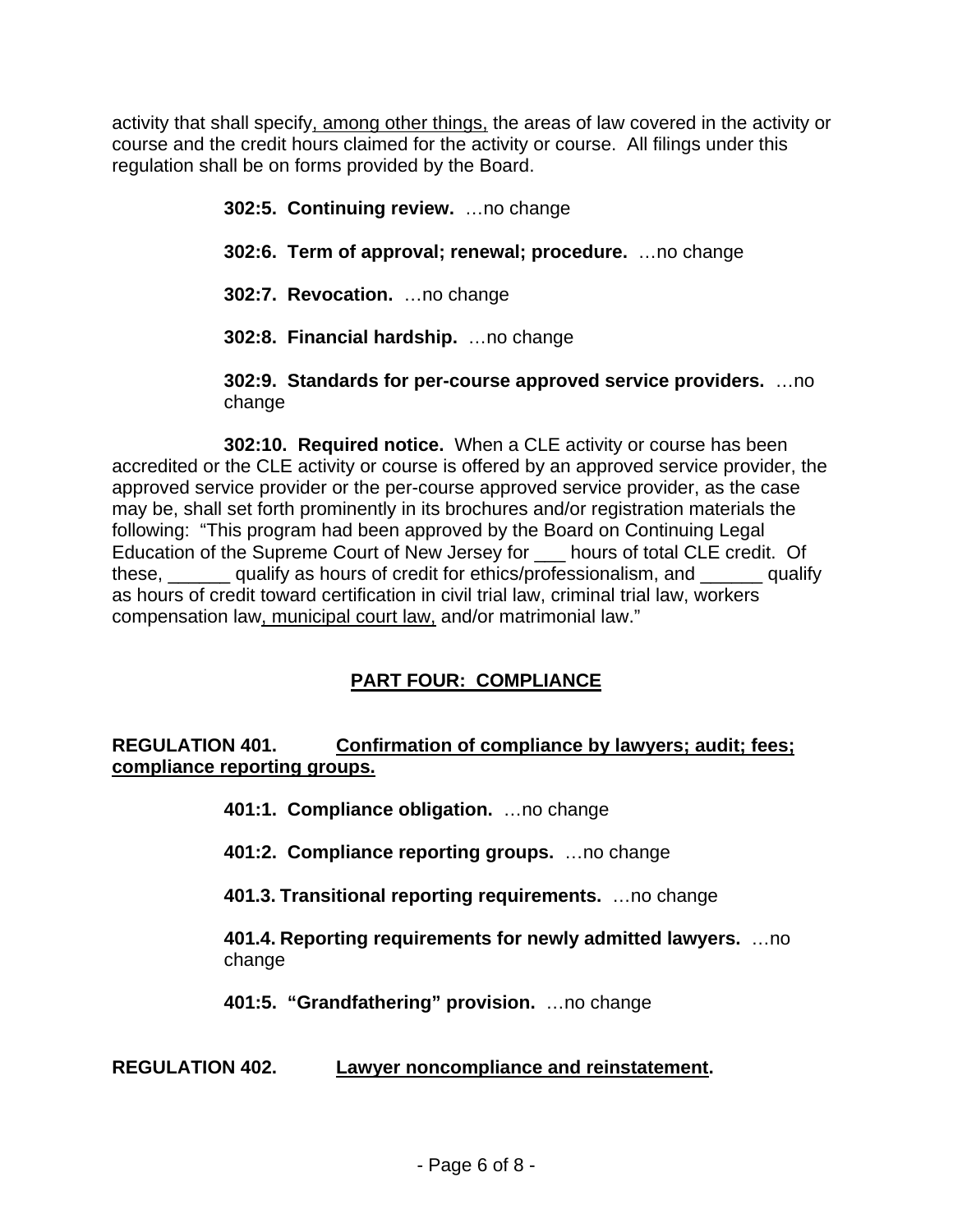**402:1. Noncompliance.** A lawyer who fails to submit the required certification of compliance [within fifteen days] by the reporting deadline, or who files a certification stating that he or she has failed to comply with Rule 1:42 and these regulations during the compliance reporting period shall be notified by the Board of noncompliance. Upon issuance of that notice, a non-compliant lawyer shall have a grace period of sixty days from the original certification due date to either (a) achieve compliance and file a certification that they have complied with these rules, or (b) apply for an exemption under Rule 1:28-2(b). During that grace period, a lawyer may attain the numbers of credit hours needed for compliance in the prior reporting period(s). Credit hours earned during the grace period in excess of the amount needed toward compliance in the prior reporting period(s) may be used to satisfy the then-current reporting period. No lawyer shall receive more than one grace period with respect to the same reporting period. Grace periods shall not be extended or renewed, unless for good cause shown.

**402:2. Late fees.** Active lawyers who fail to complete, sign, and submit the compliance reporting certification to the Board [within fifteen days] after its due date or who certify a failure to comply with the CLE requirement shall pay a late fee in an amount to be set by the Board.

**402:3. Effect of failure to comply.** A lawyer who fails to comply in a timely manner with the CLE reporting requirement may be deemed administratively [suspended from the] ineligible to practice [of] law in New Jersey.

**402:4. Reinstatement.** …no change